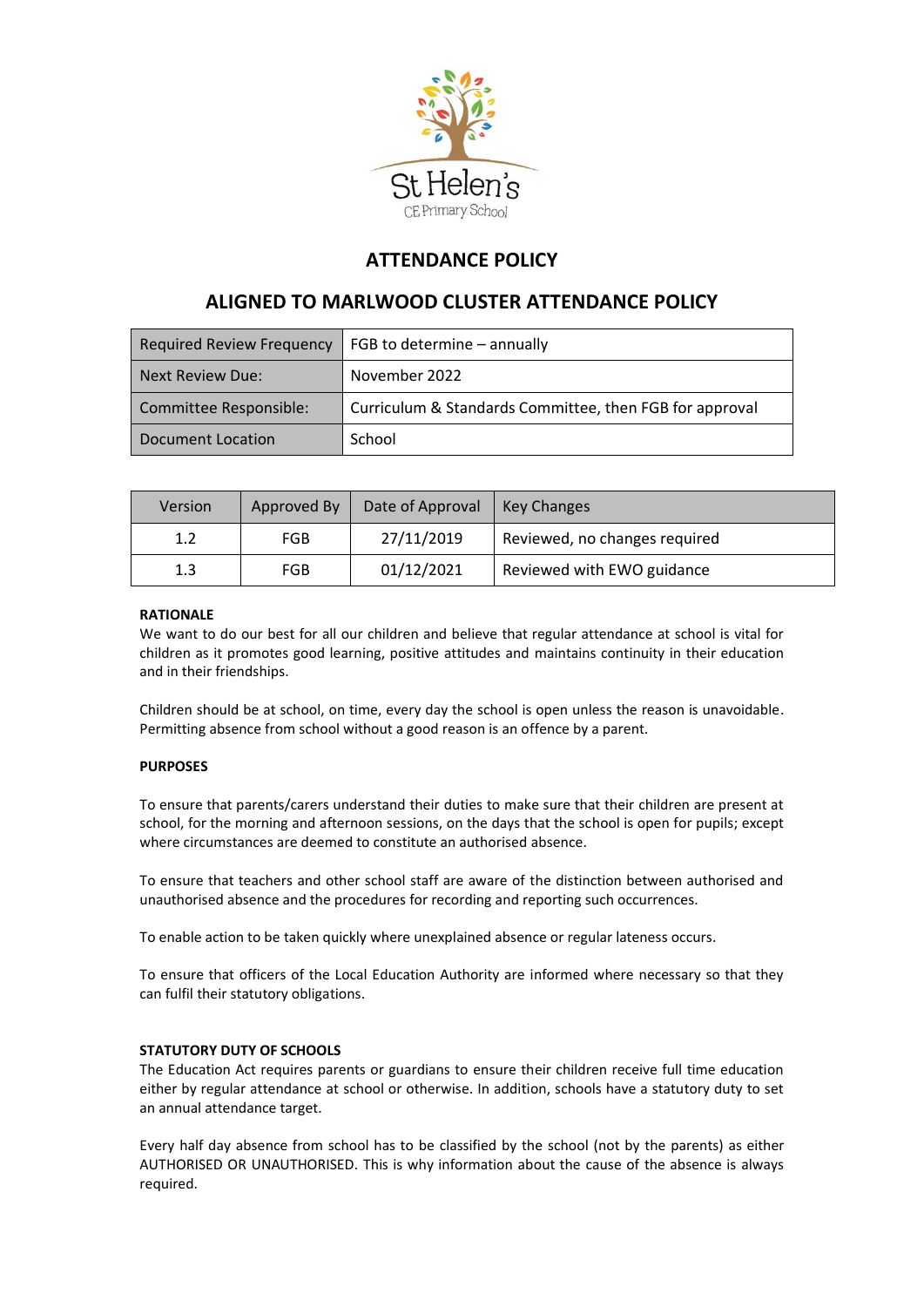#### **AUTHORISED ABSENCES**

# o Illness or other unavoidable causes of absence

- o Medical appointments
- o Special circumstances such as bereavement, attending funerals, etc.
- o The pupil is ill or unavoidably prevented from attending.
- $\circ$  The absence occurs so that the pupil could take place in a religious observance set apart by the religious body to which the parent/carer belongs
- $\circ$  The school at which the child is registered is not within walking distance of the child's home and no suitable transport, boarding accommodation arrangements or alternative school placement have been made by the LA
- o The pupil is the child of Traveller parents/carers
- $\circ$  The pupil is involved in an exceptional special occasion (whether a special occasion is exceptional is determined by the Headteacher). *Family birthdays/ gatherings or holidays are not considered exceptional special occasions.*

## **UNAUTHORISED ABSENCES**

These are mornings or afternoons away from school where no reason is given - the school should be informed on the first day of any absence and the reason and expected length of absence given - or in circumstances such as the following:

- o The school is dissatisfied with the explanation given.
- o The pupil stays at home to mind the house or look after siblings.
- o The pupil is shopping during school hours.
- o The pupil is absent for unexceptional special occasions.
- o The pupil is away from school on a family holiday.

It is generally not appropriate for the school to authorise absences for shopping, looking after other children, day trips etc. Leave may be granted in an emergency or for medical appointments which cannot be arranged out of school time.

#### **LATENESS**

A pupil arriving late may seriously disrupt not only his or her own continuity of learning but also that of other pupils. Pupils who arrive late (after register closure at 9:20am) should report to the office to record their presence in school. The school will investigate persistent lateness and work with the parents to set targets for improvements.

#### **MONITORING REGISTERS**

Attendance registers are monitored on a regular basis. Where this falls below 95% and is cause for concern, the school will investigate further. In accordance with local authority guidance, should attendance fall below 90% and is cause for concern, the EWO, Education Welfare Officer will be contacted to promote attendance in conjunction with the school. When the attendance falls below 90% we will arrange an attendance meeting with the Head Teacher to discuss any issues or barriers to the child's attendance, unless there is a medical reason for the absence.

#### **PROCEDURES**

Children should be in school at the start of the school day by 9am.

Any children arriving after this time will need to report to the office to be signed in. These children will be given a late mark in the register.

Those children who arrive after 9.20am, when registers close, will be given an absence mark (marked with a 'U' code), unless there has been prior information provided or a medical appointment.

The school day ends at 3.30pm

#### **FIRST DAY CALLS**

All parents are asked to call the office to inform the school of an absence of any description. In the event of an absence that the school has not been informed about, the school will call home to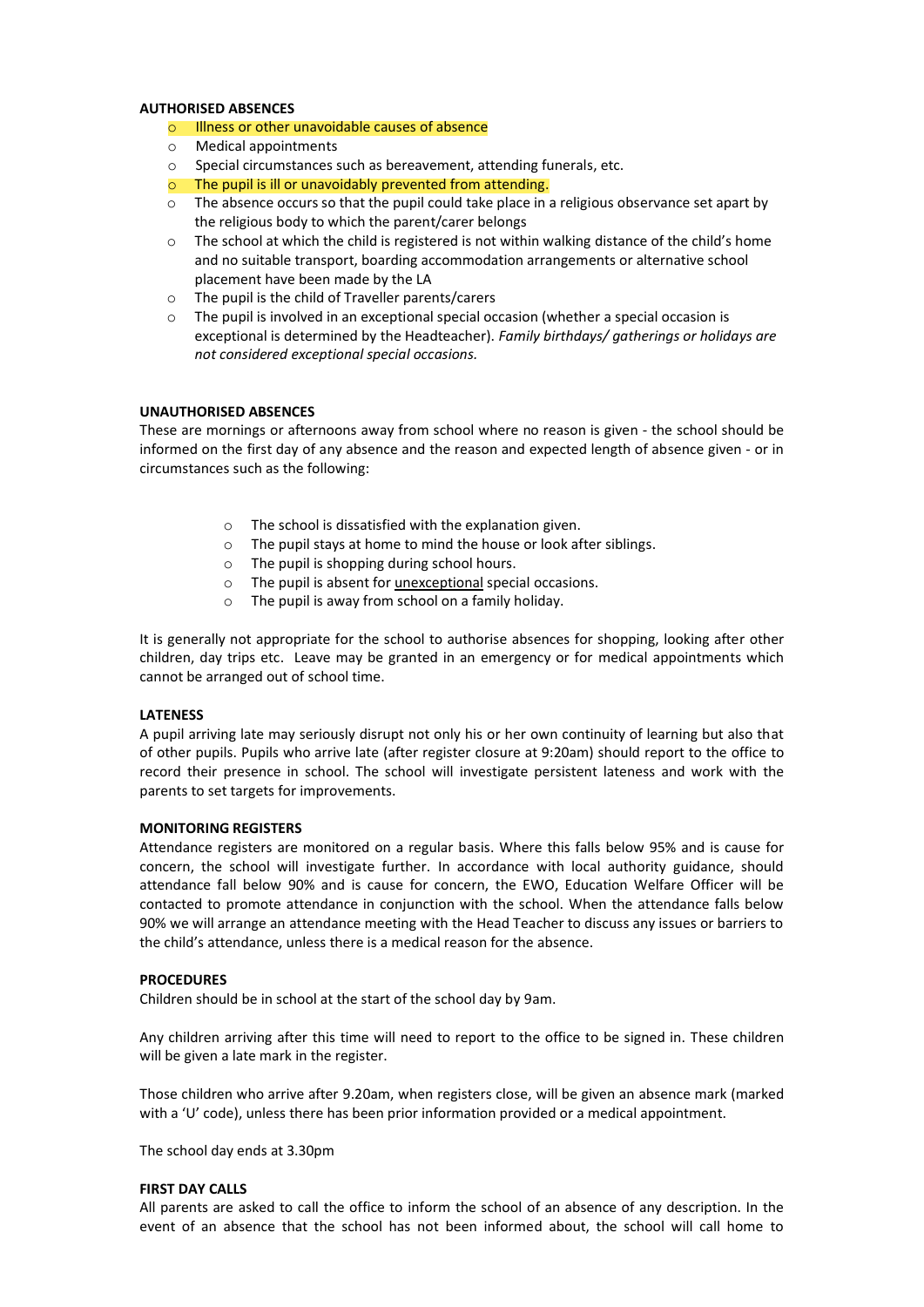ascertain the health, well-being and location of the child. If after 3 days the school is still unsure about the reasons for this absence further investigations will be started to ensure that the school is meeting its duty of care to the child.

# **TERM TIME ABSENCE**

## **Leave of Absence (Including holidays in term time)**

Schools are prohibited from authorising any leave in term time, unless there are exceptional circumstances. Head Teachers should determine the number of school days a child can be away from school if the leave is granted.

We aim to work in partnership with parents, and we know that there are sometimes exceptional circumstances which mean absence may be required during term time. If a child requires exceptional circumstances leave, parent/carers must first ask permission from the head teacher, by completing and returning the 'request for authorisation for absence during term time' form. Parent/carers will be asked not to make arrangements or commitments for their child's absence before authorisation has been given.

Requests for exceptional circumstances leave will only be considered two weeks before the date of leave to enable the head teacher to consider:

- How much education the child has already missed through illness or arriving late
- What learning the child will miss at school
- The child's level of attainment.

No leave will be authorised retrospectively

In particular, no holiday absence will be authorised unless there are exceptional circumstances e.g. a forces family who cannot holiday together at any other point in the year.

Where a leave of absence has not been authorised, should the parent/carer still choose to take the child out of school this will be marked on the register as an 'Unauthorised Absence', and may incur a Fixed Penalty Notice.

If parents do decide to take unauthorised term time absence we ask that they contact the main office to inform the school in writing of the child's absence.

## **Health and Attendance**

Where illness is a clear reason for a pattern of absence with supporting information (for example prescription information, medical appointment cards, information from other health professionals) we will put in place an Individual Health Care Plan in line with the South Gloucestershire Council Medical Needs Policy.

**[https://find-information-for-adults-children](https://find-information-for-adults-children-families.southglos.gov.uk/kb5/southglos/directory/advice.page?id=Sp7puUlj3Ek)[families.southglos.gov.uk/kb5/southglos/directory/advice.page?id=Sp7puUlj3Ek](https://find-information-for-adults-children-families.southglos.gov.uk/kb5/southglos/directory/advice.page?id=Sp7puUlj3Ek)**

Where there are occasional absences for medical reasons (especially for minor ailments) there is no requirement for medical supporting information. For repeat absences we will follow government guidance and agree to absences where there is appropriate medical supporting information.

Where a parent/ carer maintains that absences are regularly the result of ill-health, yet no evidence of has been provided, the school may choose not to authorise such absences unless there medical evidence is provided.

# **4. Penalty Notices** (See appendix B)

A Penalty Notice may be issued to a parent/carer or other person (see below) if more than 10 sessions of absence are recorded in any 7 week period (there are 2 sessions per day, one in the morning and one in the afternoon) and-

- a) the parent/carer/other person has not informed the school of the absence; or
- b) the leave was not authorised; or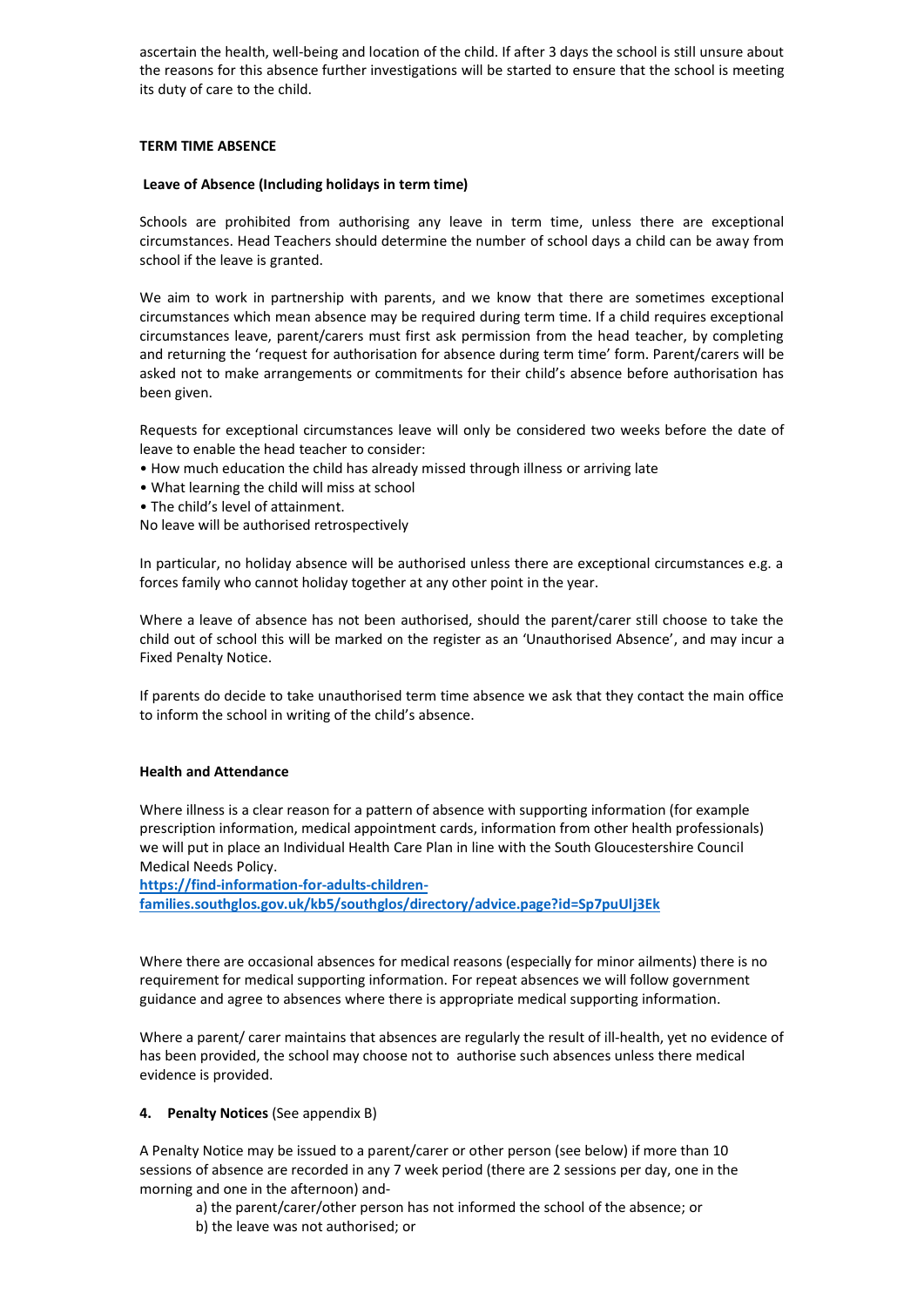A Penalty Notice may also be issued if the child is persistently late (i.e. arriving at school after registers have closed).

A Notice may be issued where 10 sessions of absence or lateness are recorded in a 7-week period, but different circumstances arise for the sessions (for example, if one session was unauthorised leave, and the child was late for another five sessions, this would amount to six sessions for the purposes of considering whether to issue a Penalty Notice).

Any person with day-to-day care of the child may be issued with a Notice; this could include grandparents, step-parents and partners.

Where a Penalty Notice is issued, the person to whom it is given will have to pay a fine (see below for an explanation of the amount of fine to be paid).

Where all or almost all unauthorised absence marks are U coded (including late after registration) we will first seek to engage with parents/carer and pupil.

Other than for holidays in term time, the decision regarding the issue of a Penalty Notice will be taken as part of the legal process between the school and local authority (i.e. at Attendance Panels and Reviews). But if U code absences persist, we will request a Penalty Notice in line with the LA Code of Conduct.

# **Holidays during term time**

In cases where parents or carers take their child on holiday during term time without permission, we will follow the Code of Conduct and request that a Penalty Notice is issued by the local authority where appropriate. Unauthorised Holidays in term time will automatically result in the school requesting a Fixed Penalty Notice on the 11th missed session (6th day of absence).

# **How much is the fine?**

The fine is £60 (per parent, per child) if paid within 21 days of receipt of the notice.

This rises to £120 if paid after 21 days, but within 28 days of receipt (see appendix B for details of what happens if the fine is not paid after 28 days).

- For example a two parent family taking 2 children out of school for an unauthorised holiday would be liable for a total of
	- o £240 if paid within 21 days or
	- o £480 if paid between 21 and 28 days.
- The payment must be made in full part payments will not be accepted and details of how to pay are printed on the Penalty Notice.

For more information on this issue please read the South Gloucestershire parental guidance on Penalty Notices at the following link:

[http://www.southglos.gov.uk/education-and-learning/schools-and-colleges/behaviour-and](http://www.southglos.gov.uk/education-and-learning/schools-and-colleges/behaviour-and-attendance/school-attendance/authorised-and-unauthorised-absence-from-school/)[attendance/school-attendance/authorised-and-unauthorised-absence-from-school/](http://www.southglos.gov.uk/education-and-learning/schools-and-colleges/behaviour-and-attendance/school-attendance/authorised-and-unauthorised-absence-from-school/)

#### **Parental Engagement regarding attendance:**

We believe regular attendance is so important in ensuring best outcomes for our pupils that we will review our attendance performance each term. We will regularly look at the pupils who have a pattern of absence. Where a child has a pattern of Broken Weeks we will contact parents and may arrange to meet and review progress. There is clear national evidence that children who are on Free School Meals attend less than pupils as a whole. We will ensure that support to ensure attendance of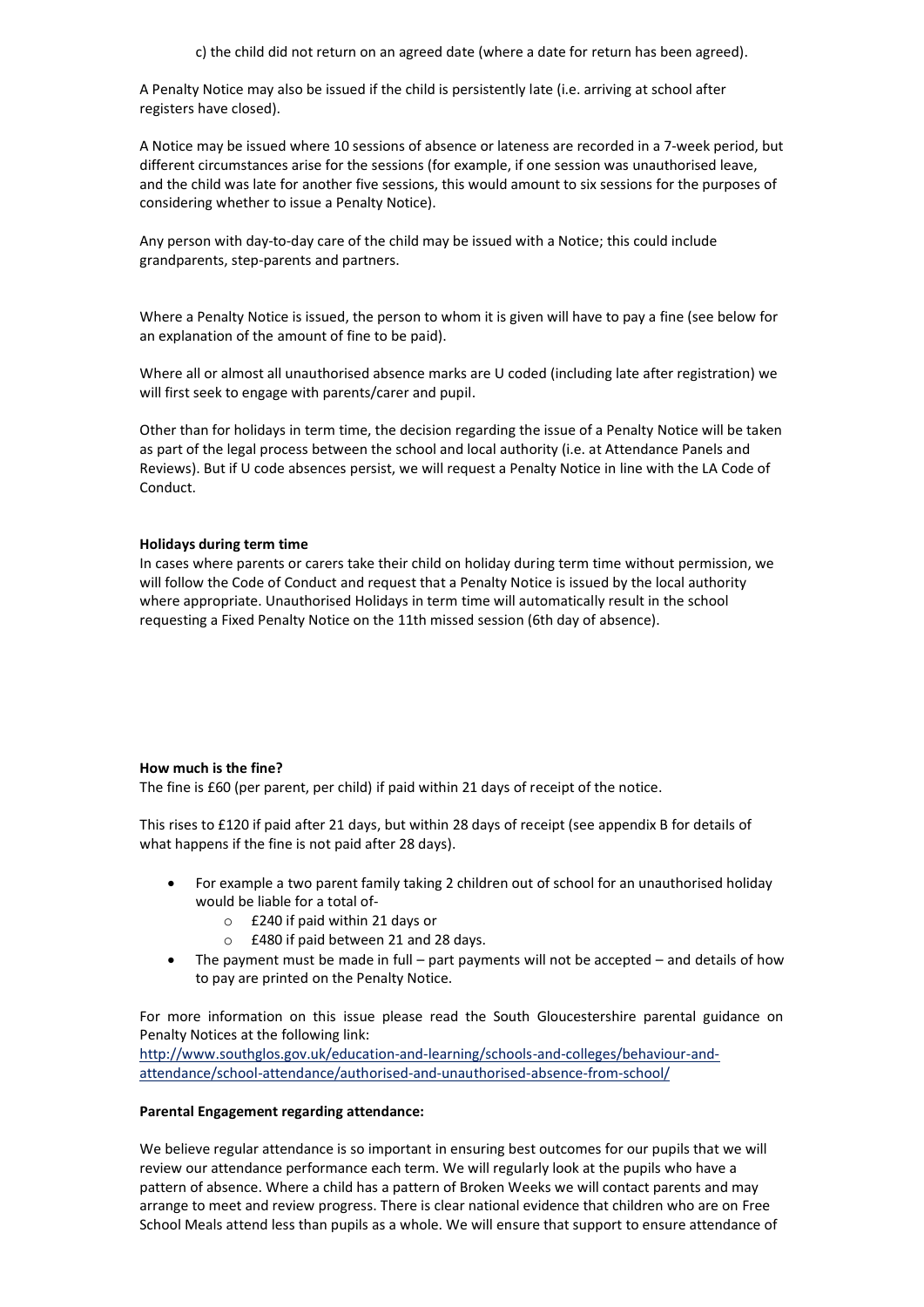all pupils who are on FSM is prioritised. The school will discuss attendance concerns with parents at the earliest opportunity as working in partnership is the most effective way to improve attendance.

**Appendix 1** shows the action that will be taken to engage with parents, initially through informal discussions or a standard awareness raising letter, then through more formal School Attendance Meetings and School Attendance Panel meeting.

# **5. Removal from Roll**

There are strict grounds as to when schools may remove pupils from their admissions register. These are outlined in Regulation 8 of the Education (Pupil Registration) Regulations 2006. Regulation 12(6) states that when a school has decided to delete a pupil's name from their admission roll they must notify their Local Authority as soon as the ground for removal is met and no later than the time at which the pupil's name is removed from the register.

If the pupil has left the school without explanation and there are concerns about the pupil's welfare we will contact the local Access and Response Team immediately.

If there are concerns that a pupil may be at risk of Child Sexual Exploitation (CSE), Female Genital Mutilation (FGM) or radicalisation we will contact the Access and Response Team immediately.

If the school is told that a pupil is leaving to attend another school, staff at the school of departure will establish the pupil's new address, the name and address of the new school and the date the pupil will start there. Once the school has confirmation that the child has started at the new school, they will update SIMS. Whenever a pupil leaves a school a Common Transfer File (CTF) must be completed.

If the school is concerned about any aspect of a transfer or if a pupil has "disappeared" the matter will be drawn without delay to the attention of the Access and Response Team. Please see further information in Children Missing Education Policy [http://www.southglos.gov.uk/education-and](http://www.southglos.gov.uk/education-and-learning/schools-and-education/behaviour-and-attendance/children-missing-education/)[learning/schools-and-education/behaviour-and-attendance/children-missing-education/](http://www.southglos.gov.uk/education-and-learning/schools-and-education/behaviour-and-attendance/children-missing-education/)

**Appendix 1** shows the action that will be taken to engage with parents, initially through informal discussions or a standard awareness raising letter, then through more formal School Attendance Meetings and School Attendance Panel meeting, where:

- there are five broken or incomplete weeks in each old-style term (Autumn, Spring, Summer) *A broken week is one where there is at least one late or absence mark in the register*;
- attendance is below 95% over a term;
- there have been repeat late or U code marks with or without other attendance concerns.

# **MONITORING**

The governors will review this policy every two years.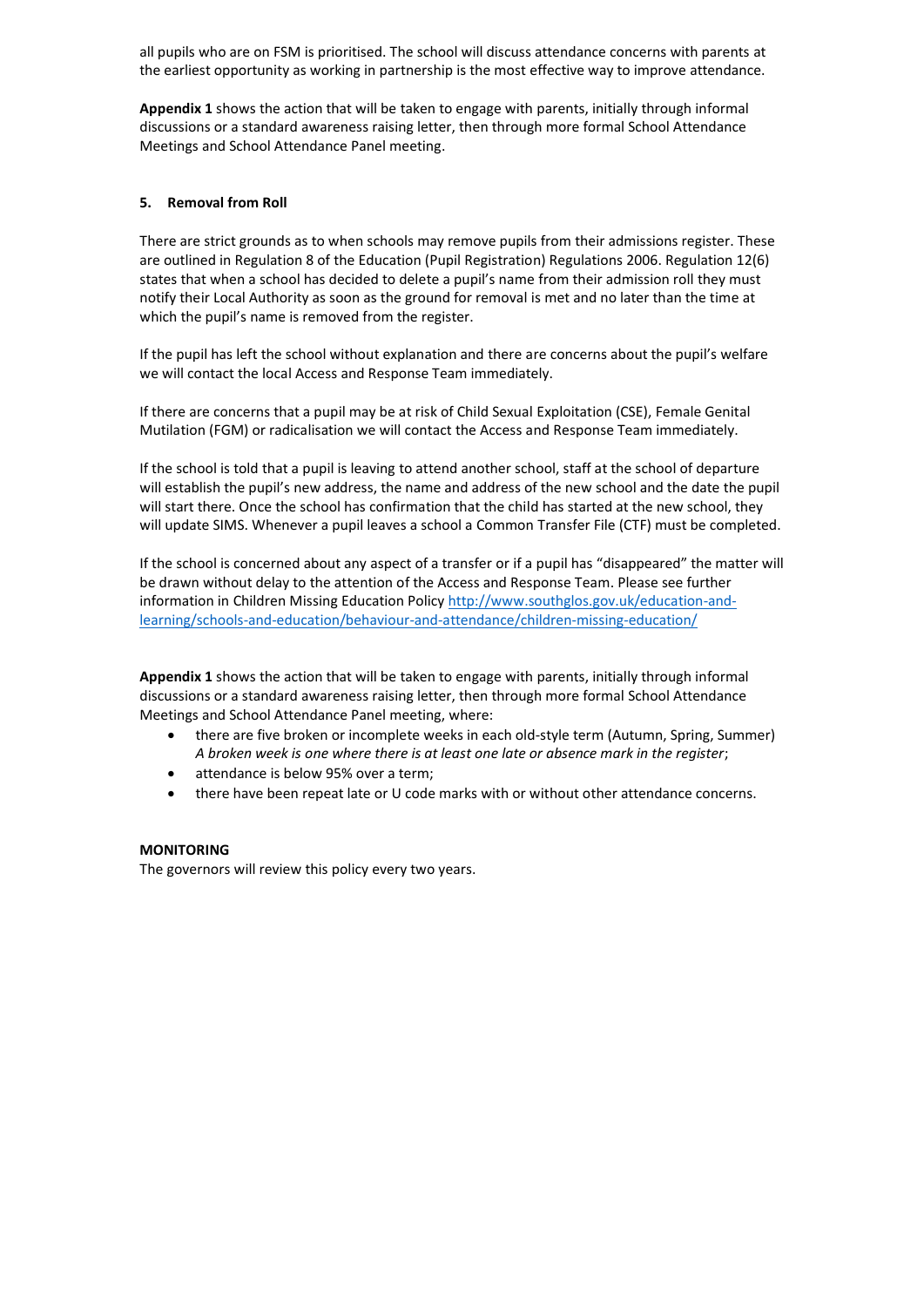# **Appendix 1 - STAGES OF PARENTAL CONTACT:**

| <b>STAGE</b> | <b>THRESHOLD</b>                                                                                                                                                                                 | <b>CONTACT/ ACTION</b>                                                                                                                                                                                                                                                                                                                                                                                                                                                                                                                                                                                                                                   |
|--------------|--------------------------------------------------------------------------------------------------------------------------------------------------------------------------------------------------|----------------------------------------------------------------------------------------------------------------------------------------------------------------------------------------------------------------------------------------------------------------------------------------------------------------------------------------------------------------------------------------------------------------------------------------------------------------------------------------------------------------------------------------------------------------------------------------------------------------------------------------------------------|
| Stage 1      | Where there are no prior concerns regarding<br>attendance in previous academic year:<br>Attendance less than 95% with no clear, valid<br>explanation (e.g. single illness).                      | Children with less than 95%<br>attendance are discussed at EWO<br>meeting with Head teacher and<br>EWO officer. These children will be<br>discussed in detail and monitored<br>throughout the remainder of the<br>term and beyond.                                                                                                                                                                                                                                                                                                                                                                                                                       |
| Stage 2      | Attendance less than 95% with no clear, valid<br>explanation (e.g. single illness) and there are signs<br>that the attendance is not improving.                                                  | Where there are concerns over<br>children's attendance and there<br>doesn't seem to be a clear<br>improvement, a school attendance<br>letter will be sent to parents to<br>remind them of expectations around<br>attendance.                                                                                                                                                                                                                                                                                                                                                                                                                             |
| Stage 3      | Attendance less than 90% with no clear, valid<br>explanation (e.g. single illness).<br>Continued broken weeks AND/ OR insufficient<br>improvement in attendance since last letter being<br>sent. | School Attendance Meeting' held<br>with parents & HT/DHT to:<br>discuss impact of missed<br>learning<br>investigate reasons for<br>absence and solutions<br>set attendance targets<br>consider creation of<br>Individual Health care plan<br>notify parents of possible<br><b>Fixed Penalty Notice</b><br>set review period                                                                                                                                                                                                                                                                                                                              |
| Stage 4      | Continued broken weeks AND/ OR insufficient<br>improvement in attendance since School<br>Attendance Meeting.                                                                                     | <b>Further School Attendance Meeting</b><br>with HT and/or Education Welfare<br>Officer to:<br>discuss impact of missed<br>learning<br>investigate reasons for<br>absence and solutions<br>explain final, short review<br>period before start of legal process<br>(Attendance Panel Meeting).<br>notify parents of possible<br>Fixed Penalty Notice.<br><b>Attendance Panel Meeting Held.</b><br>Advise parent/carer that a<br>$\bullet$<br>panel meeting will take<br>place.<br><b>School Attendance Panel</b><br>meeting takes place (Letter<br>sent to arrange)<br>Parents warned about<br>possible legal action if<br>attendance doesn't<br>improve. |
| Stage 5      | If no improvement after 4 weeks of Attendance                                                                                                                                                    | Attendance Panel review chaired by                                                                                                                                                                                                                                                                                                                                                                                                                                                                                                                                                                                                                       |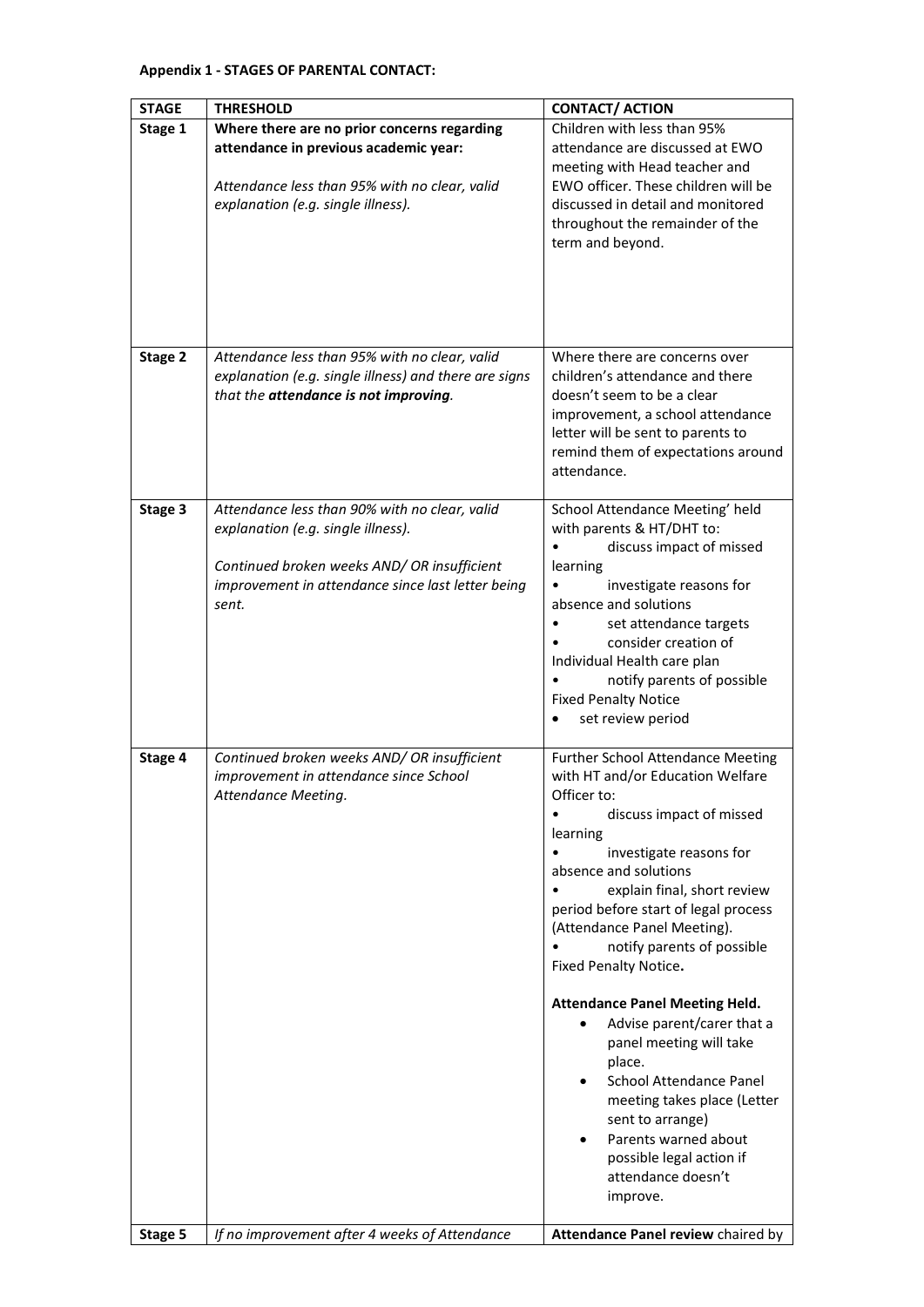| Panel Meeting. | LA representative.                                                |
|----------------|-------------------------------------------------------------------|
|                | • LA considers beginning<br>legal process for non-<br>attendance. |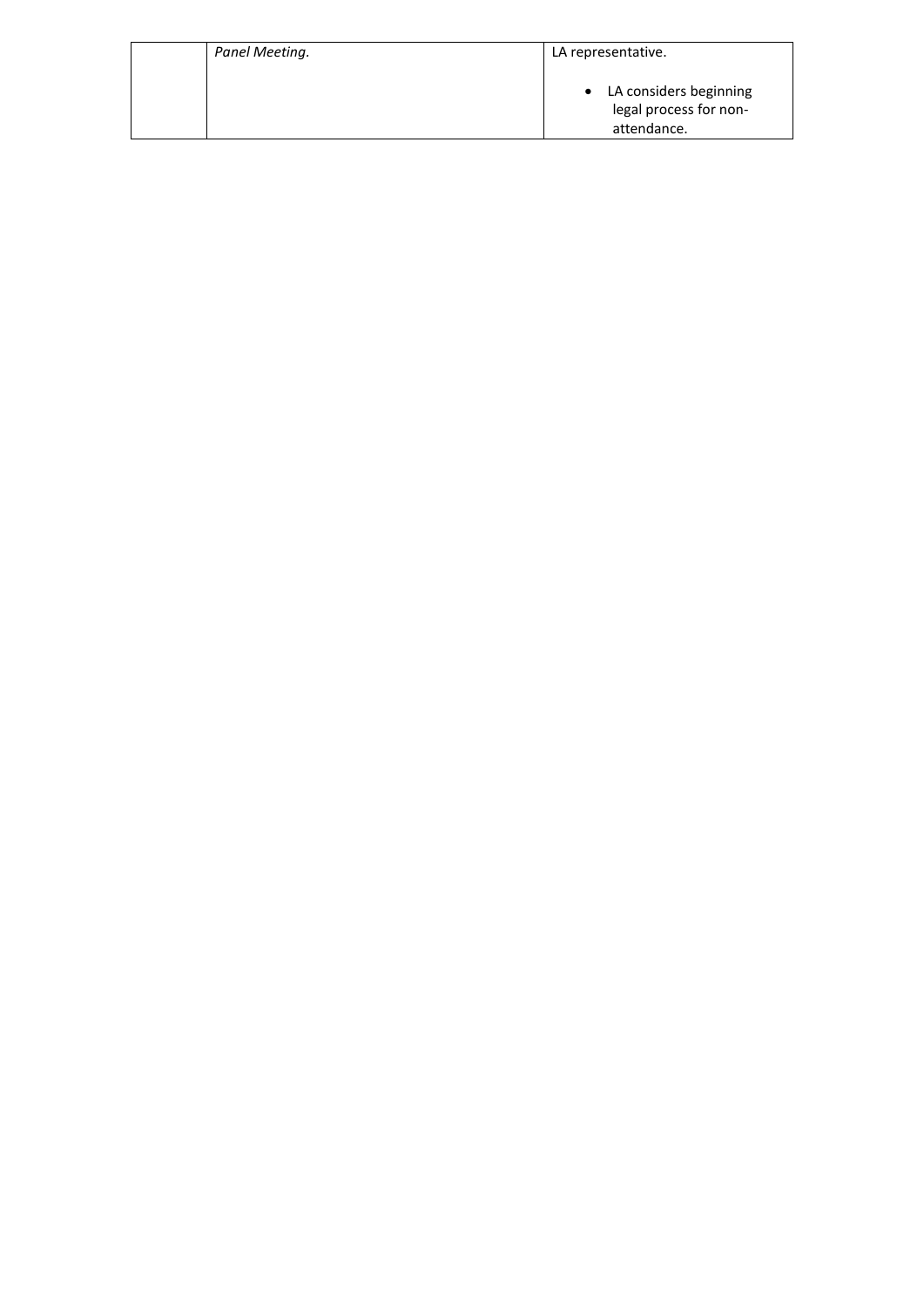#### **APPENDIX B**

## **South Gloucestershire Council Penalty Notices - Information for Parents and Carers**

## **What is a Penalty Notice?**

Penalty Notices were introduced under Section 23(1) of the Anti-Social Behaviour Act 2003 to address unauthorised absence from school. It is a fine issued by South Gloucestershire Council to parents/carers of a child who has failed to attend school regularly and whose absence is unauthorised.

It does not require the parent to attend court but is an alternative to prosecution in the magistrates' court. Parents/carers who pay the fine in full within the time limits cannot later be prosecuted for the offence to which the Penalty Notice relates (Section 444 of the Education Act 1996).

## **Why have Penalty Notices been introduced?**

Reducing absence from school is a key priority of the government and local authority because missing school may limit a pupil's attainment, disrupt school routines and the learning of others, and can leave a pupil vulnerable to anti-social behaviour and youth crime.

## **When might a Penalty Notice be issued?**

A Penalty Notice may be issued to a parent/carer or other person responsible for a child if more than 10 sessions of absence are recorded in any 7 week period (there are 2 sessions per day, one in the morning and one in the afternoon) and-

- a) the parent/carer/other person has not informed the school of the absence; or
- b) the leave was not authorised; or
- c) the child did not return on an agreed date (where a date for return has been agreed).

A Notice may be issued where 10 sessions of absence or lateness are recorded in a 7 week period, but different circumstances arise for the sessions (for example, if one session was unauthorised leave, and the child was late for another five sessions, this would amount to six sessions for the purposes of considering whether to issue a Penalty Notice).

#### **How much is the fine?**

The fine is £60 (per parent, per child) if paid within 21 days of receipt of the notice; rising to £120 if paid after 21 days but within 28 days.

For example a two - parent family taking 2 children out of school for an unauthorised holiday would be liable for a total of £240 if paid within 21 days or £480 between 21 and 28 days.

The payment must be made in full – part payments will not be accepted - details of how to pay are printed on the Penalty Notice.

#### **What can you do to avoid receiving a Penalty Notice?**

- ensure your child attends school every day and on time
- make sure your child knows that they cannot have odd days off school 'Every Lesson Counts'
- speak to the class teacher or tutor if your child is beginning to miss occasional days
- don't take family holidays in term time.

## **Is there an appeal process?**

There is no right of appeal against the Penalty Notice but if you believe it to be incorrectly issued to you, you should contact the Senior Education Officer immediately (number below).

#### **What happens if I do not pay?**